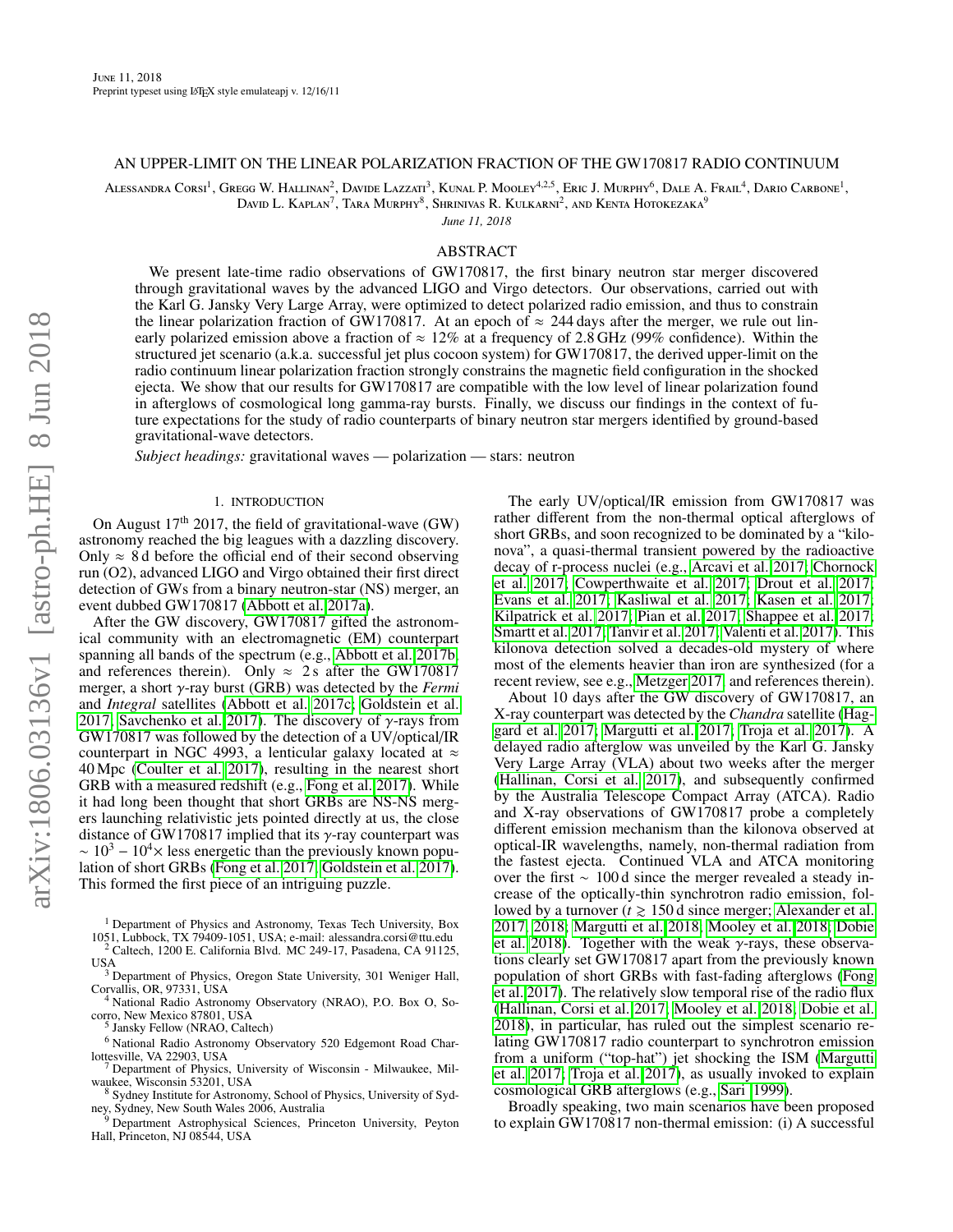| TABLE 1                                                               |
|-----------------------------------------------------------------------|
| SENSITIVITY REACHED IN OUR VLA POLARIZATION OBSERVATIONS OF GW170817. |

<span id="page-1-1"></span>

| <b>UTC</b>           | Epoch                                | $\Delta T_{\rm obs}$ | ν     | Stokes O rms    | Stokes U rms    |
|----------------------|--------------------------------------|----------------------|-------|-----------------|-----------------|
|                      | (days since $2017$ Aug $17.528$ UTC) | (hr)                 | (GHz) | $(\mu Jy/beam)$ | $(\mu Jy/beam)$ |
| 2018 Mar 02.321      | 197                                  | 1.5                  | 3.0   | 4.5             | 4.5             |
| 2018 Mar 25.344      | 220                                  | 3.5                  | 2.8   | 3.3             | 3.3             |
| 2018 Mar 26.310      | 221                                  | 3.5                  | 2.8   | 3.4             | 3.4             |
| 2018 May 11.167      | 267                                  | 3.5                  | 2.8   | 3.5             | 3.4             |
| 2018 May 12.168      | 268                                  | 3.5                  | 2.8   | 3.4             | 3.4             |
| 2018 Mar 25 - May 12 | $244 + 24$                           | $3.5 \times 4$       | 2.8   |                 | 1.7             |
|                      |                                      |                      |       |                 |                 |

structured jet (a.k.a. successful jet - cocoon system) composed of an outflow with a narrow, highly relativistic core (similar to cosmological GRB jets) initially directed away from our line of sight (off-axis), plus slower-moving wings (e.g., [Lazzati et al. 2017a](#page-4-14)[,b](#page-4-15)[,c;](#page-4-16) [Margutti et al. 2018\)](#page-4-11); (ii) A choked-jet scenario where the jet is unable to break out of the neutron-rich dynamical ejecta, and the bulk of the energy is imparted to a radially stratified and quasi-spherical (or wideangle) mildly relativistic cocoon [\(Kasliwal et al. 2017;](#page-4-1) [Got](#page-3-17)[tlieb et al. 2018;](#page-3-17) [Nakar & Piran 2017;](#page-4-17) [Mooley et al. 2018;](#page-4-12) [Nakar & Piran 2018\)](#page-4-18). We note that a dynamical ejecta model where radio emission arises from the fast tail of the dynamical merger ejecta has also been proposed (e.g., [Hotokezaka et](#page-3-18) [al. 2018\)](#page-3-18), but is somewhat unlikely given the sharp peak and fast decline of the radio light curve (e.g., [Dobie et al. 2018;](#page-3-16) [Alexander et al. 2018\)](#page-3-15). Thus, in what follows, we will not discuss this third scenario further.

While scenarios (i) and (ii) above imply very different geometries for the outflow, there are sufficient free model parameters that it has not been possible to distinguish them based on the *total radio intensity* alone (e.g., [Margutti et al.](#page-4-11) [2018\)](#page-4-11). Fortunately, detecting a polarized radio signal from GW170817 can provide a useful discriminant. Indeed, the presence of a large degree ( $\approx 20\%$ ) of linear polarization in the radio continuum would be a "smoking gun" for a high degree of asymmetry, and hence favor the jet scenario (i) (e.g., [Rossi et al. 2004;](#page-4-19) [Gill & Granot 2018;](#page-3-19) [Nakar et al. 2018;](#page-4-20) [Laz](#page-4-16)[zati et al. 2017c\)](#page-4-16). In the absence of substantial linearly polarized emission, even though scenario (i) cannot be ruled out, strong constraints can be set on the structure of the post-shock magnetic field (e.g., [Ghisellini & Lazzati 1999;](#page-3-20) [Sari 1999;](#page-4-13) [Rossi et al. 2004;](#page-4-19) [Gill & Granot 2018;](#page-3-19) [Nakar et al. 2018\)](#page-4-20).

Motivated by the above considerations, here we present polarization observations of GW170817 radio counterpart. Our upper limit rules out strong linearly polarized GHz emission and, within the structured jet scenario, sets stringent constraints on the structure of the magnetic field within the shocked ejecta. Our paper is organized as follows. In Section [2](#page-1-0) we describe our observations and data reduction; in Section [3](#page-2-0) we discuss our results; in Section [4](#page-3-21) we summarize and conclude.

#### 2. RADIO OBSERVATIONS AND DATA REDUCTION

<span id="page-1-0"></span>We observed the field of GW170817 with the Karl G. Jansky Very Large Array (VLA) in its most extended (A) configuration on multiple epochs between 2018 March 02.321 UTC and 2018 May 12.168 UTC (via projects VLA/17B-397 - PI: Mooley; and VLA/18A-457 - PI: Corsi). These observations were carried out in S-band, at a nominal central frequency of  $\approx$  3 GHz, and with a nominal 2 GHz bandwidth. We included bandpass, flux density, and polarization position angle cali-

bration scans on 3C286. The unpolarized source J1407+2827 was observed to calibrate for polarization leakage. During all epochs, J1248−1959 was used as our phase calibrator.

The VLA data were first calibrated using the VLA automated calibration pipeline available in CASA, which is designed for Stokes I continuum calibration. Because our phase calibrator J1248−1959 is marginally resolved at the longest baselines of the VLA in its A configuration, we restricted the UV-range for this calibrator to  $\leq 200 \mathrm{k} \lambda$  in all gain calibrator calls within the automated calibration pipeline. After the automated calibration, we set the polarization model for our polarized calibrator 3C286 (11.2% fractional polarization, and polarization angle of 33 deg; [Perley & Butler 2013\)](#page-4-21). Then, polarization calibration steps were carried out using the automated pipeline calibration tables for pre-calibration. Specifically, we first solved for the cross-hand (RL, LR) delays due to the residual delay difference on the reference antenna used for the original delay calibration. Then, we solved for the instrumental polarization (the frequency-dependent leakage terms, also referred to as "D-terms") using the unpolarized source J1407+2827. For all our observations, we found leakages  $\leq 15\%$  for most antennas and spectral windows. Having calibrated the instrumental polarization, we carried out a frequency-dependent position angle calibration using the source 3C286. We found that the residual R-L phase on the reference antenna (after taking out the cross-hand delays) spanned about 10 − 15 deg across most spectral windows.

After calibrating and visually inspecting the data for any further flagging, we run the CLEAN algorithm (Högbom [1974\)](#page-3-22) in interactive mode to image the fully calibrated Stokes IQUV, and derive single-epoch sensitivities. In the cleaning process, we used a natural weighting of the visibilities so as to maximize the map point source sensitivity. We applied the same source mask to all polarizations, and used a pixel of size  $0.2$  "(so as to oversample the synthesized beam, which was of  $\approx 0.85'' \times 1.5''$  in our observations). A summary of our re-<br>sults is reported in Table 1. For each observation, we give the sults is reported in Table [1.](#page-1-1) For each observation, we give the central UTC, the epoch in days since GW170817 merger time (2017 Aug 17.528 UTC ), the total duration of the observation (including calibration), the central observing frequency, and the rms sensitivity reached in Stokes Q, U (we do not discuss Stokes V here, i.e. circular polarization, since no emission is expected or seen in this polarization state). In Table [1](#page-1-1) we also report the sensitivity reached by co-adding our last four observations (which have comparable rms), and imaging the resulting dataset following the same procedure described above for the single epochs. The rms sensitivity reached in Stokes Q and U after co-adding is  $\approx 1.7 \mu$ Jy/beam.

Using a circular region centered on the position of GW170817 ( $\alpha = 13h09m48s.071$  and  $\delta = -23\degree 22\degree 53.37$ ", <br>J2000: e.g., Hallinan, Corsi et al. 2017: Kasliwal et al. 2017) J2000; e.g., [Hallinan, Corsi et al. 2017;](#page-3-13) [Kasliwal et al. 2017\)](#page-4-1)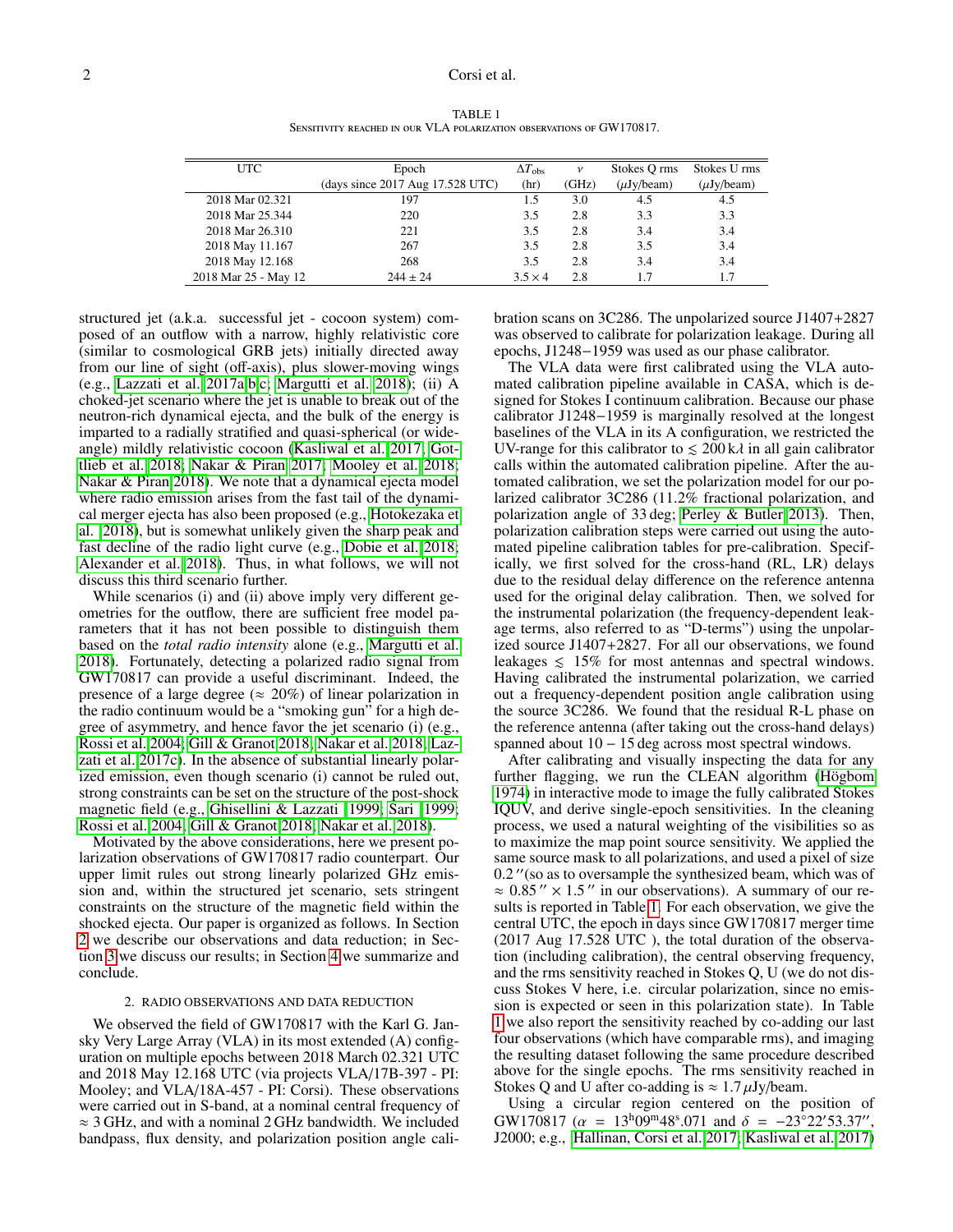$0,9$ 

 $0,8$ 

 $0.7$ 

 $0.6$ 

 $0.6$ 

 $0.4$ 

 $0.3$ 

 $0.2$ 

 $0.1$ 

 $0.9\,$ 

 $0.8$ 

 $0.7$ 

 $0.6$  $0.5$ 

 $0.4$ 

 $0.3$ 

 $0.2$ 

 $0.1$ 

ny/yei



<span id="page-2-1"></span>Fig. 1.— TOP: Stokes Q intensity map of the co-added observations of the GW170817 field carried out in S-band between March 25 and May 12 (see Table 1). Stokes I contours of GW170817 radio counterpart are also shown (white; 20%, 40%, 60%, and 80% relative emission contours). GW170817 radio counterpart is located at  $\alpha = 13^{\text{h}}09^{\text{m}}48^{\text{s}}.071$ ,  $\delta = -23^{\circ}22'53.37''$ <br>(J2000: e.g., Hallinan, Corsi et al. 2017: Kasliwal et al. 2017). The Stokes I (J2000; e.g., [Hallinan, Corsi et al. 2017;](#page-3-13) [Kasliwal et al. 2017\)](#page-4-1). The Stokes I intensity contours of the host galaxy of GW170817 are also overlaid (bottomright portion of the panel). The FWHM synthesized beam ellipse is shown in magenta. BOTTOM: Same as the top panel, but for the Stokes U intensity map.

and of area comparable to that of the FWHM synthesized beam, we calculate the peak brightness measured in Stokes Q and Stokes U at the various epochs, and in the co-added dataset. In all cases we find that the measured Stokes Q and U peak brigtness at the GW170817 location is below  $< 3 \times \sigma_{\text{Q,U}}$ where  $\sigma_{\text{Q},U}$  is the map rms. Thus, all our polarization observations yielded non-detections in Stokes Q and U.

## 3. RESULTS AND DISCUSSION

<span id="page-2-0"></span>In our March 02 UTC observation, which had the shortest duration (Table 1), we measure  $p = \sqrt{Q^2 + U^2}/\sigma_{U,V} \approx 3.0$ <br>(where  $\sigma_{UV} = 4.5 \mu$ Jy/beam: see Table 1) at 2.8 GHz. Ac-(where  $\sigma_{U,V} = 4.5 \,\mu\text{Jy/beam}$ ; see Table 1) at 2.8 GHz. Accounting for Ricean bias, we thus set a 99% confidence upper limit of *<sup>p</sup>* < <sup>5</sup>.2 [\(Vaillancourt 2006\)](#page-4-22). The Stokes I peak brightness measured at this epoch is  $(75.9 \pm 6.4) \mu Jy$  (this includes a 5% absolute flux density calibration error), and thus



<span id="page-2-2"></span>Fig. 2.— VLA upper-limit on the linear polarization fraction  $\sqrt{Q^2 + U^2}/I$ <br>f the GHz radio flux of GW170817 (downward pointing triangle) compared of the GHz radio flux of GW170817 (downward pointing triangle) compared with different theoretical predictions for the power-law structured jet model (PLJ; black), and for a quasi-spherical ejecta (QS; blue). These predictions are by [Gill & Granot](#page-3-19) [\(2018\)](#page-3-19). For the models here plotted,  $b = 0$  represents the case of a magnetic field completely contained in the plane of the shock, while  $b > 0$  is for a magnetic field whose component in the direction of the shock normal also contributes. See text for discussion.

the corresponding upper-limit on the linear polarization fraction is  $\Pi = \sqrt{Q^2 + U^2}/I \le 31\%$  at  $\approx 197$  d since merger.<br>From the co-added map derived using our last four of

From the co-added map derived using our last four observations with comparable rms sensitivity (Table 1 and Fig. [1\)](#page-2-1), we get  $p = \sqrt{Q^2 + U^2}/\sigma_{U,V} \approx 1.7$  (where  $\sigma_{U,V} = 1.7$  *u*Jv/beam: see Table 1) at 2.8 GHz and at a mean enoch  $1.7 \mu$ Jy/beam; see Table 1) at 2.8 GHz and at a mean epoch of  $\approx$  244 d since merger, which implies a 99% upper-limit on *p* of  $p < 3.8$  [\(Vaillancourt 2006\)](#page-4-22). The Stokes I peak brightness measured for GW170817 in the co-added image is of  $(51.9 \pm 3.3) \mu$ Jy/beam (fully consistent with the turnover trend identified by [Dobie et al. 2018\)](#page-3-16). Thus, our most stringent upper-limit on the linear polarization fraction of GW170817 is of  $\Pi = \sqrt{Q^2 + U^2}/I \le 12\%$  at  $\approx 244$  d since merger (Fig. 2). [2\)](#page-2-2).

As discussed in Section [1,](#page-0-0) a successful structured jet (scenario (i)) and a choked jet - cocoon system (scenario (ii)) can both explain the observed radio light curve of GW170817 (e.g., [Hallinan, Corsi et al. 2017;](#page-3-13) [Kasliwal et al. 2017;](#page-4-1) [Gill](#page-3-19) [& Granot 2018;](#page-3-19) [Lazzati et al. 2017c;](#page-4-16) [Margutti et al. 2018;](#page-4-11) [Mooley et al. 2018;](#page-4-12) [Nakar & Piran 2018\)](#page-4-18). Thus, polarization observations have been proposed as a way to break this degeneracy and discriminate between scenarios (i) and (ii) [\(Lazzati](#page-4-16) [et al. 2017c;](#page-4-16) [Gill & Granot 2018;](#page-3-19) [Nakar et al. 2018\)](#page-4-20). The predictions for the linear polarization near the peak of the radio light curve are indeed substantially different in these two cases. For a given magnetic field configuration, the successful jet scenario produces a larger polarization than that expected for a quasi-spherical outflow. However, for both outflow structures, the predicted polarization fraction also depends strongly on the configuration of the magnetic field (which is usually assumed to be completely tangled in the plane of the shock). Specifically, the degree of linear polarization is maximum for a magnetic field fully contained within the plane of the shock, and decreases with an increasing magnetic field component in the direction of the shock normal. This effect can be parametrized by the ratio  $b = 2 < B_{\rm sn}^2 > / < B_{\rm sp}^2 >$ ,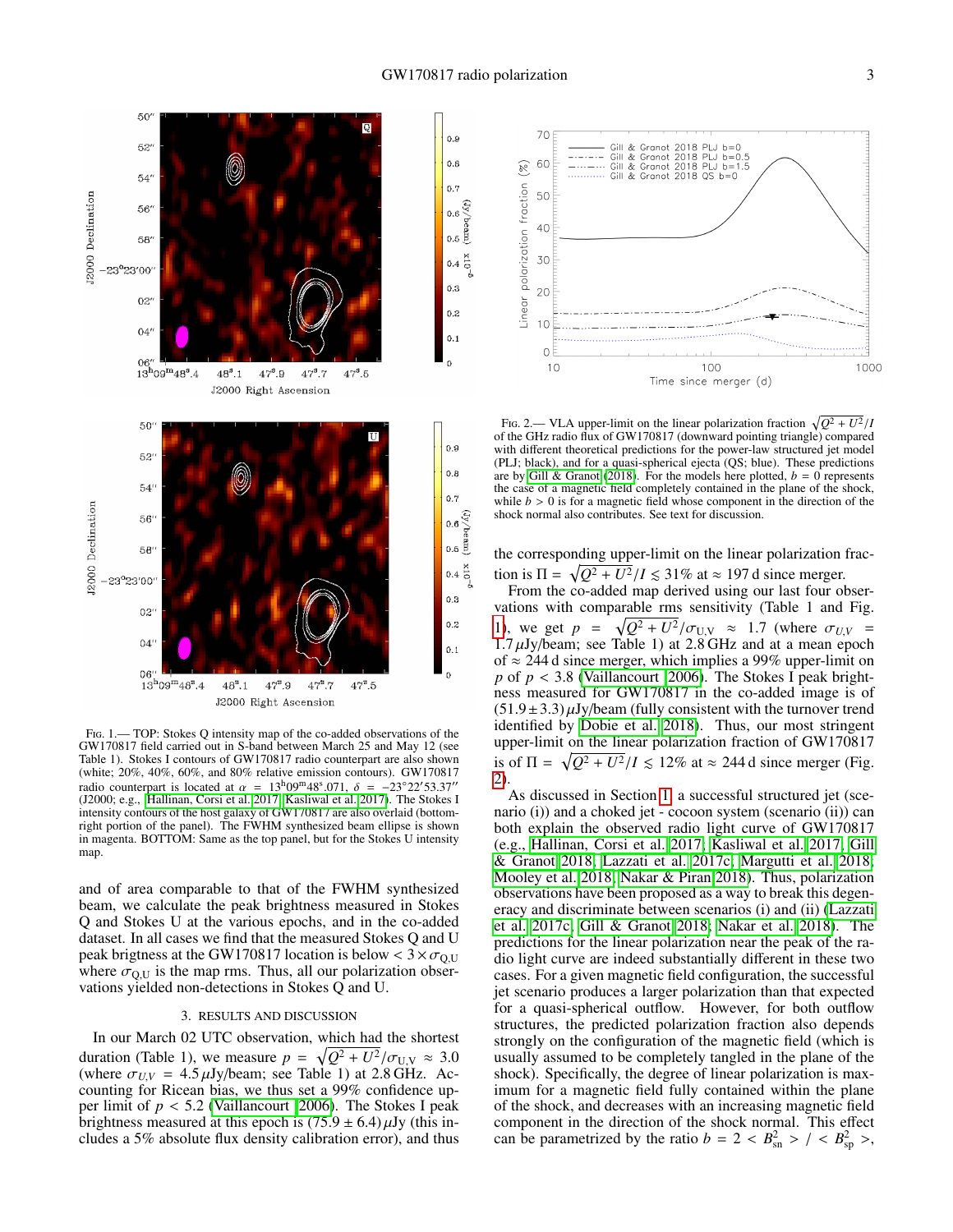where  $b = 0$  is for a magnetic field fully contained in the plane of the shock, while for  $b > 0$  the component of the field along the shock normal also contributes to the emission [\(Gill](#page-3-19) [& Granot 2018\)](#page-3-19).

In Figure [2](#page-2-2) we show the predictions by [Gill & Granot](#page-3-19) [\(2018\)](#page-3-19) for the linear polarization fraction of the radio continuum from a successful structured jet with a power-law distribution of energy and Lorentz factors (PLJ; black lines). Similar predictions for the case of a radially stratified quasispherical (QS) ejecta are also shown (blue dotted line). These predictions strongly depend on the value of *b*, but for the QS ejecta case we only show  $b = 0$  as larger values of *b* would imply even smaller degrees of linear polarization.

As evident from Figure [2,](#page-2-2) our VLA linear polarization fraction upper-limit (downward pointing triangle) excludes a structured jet model with  $b = 0$ , and requires  $b > 0.5$ . We note that analogous magnetic field configurations are inferred comparing optical data of long duration GRBs with various predictions for the expected optical polarization fraction. Analytic models of long GRBs [\(Ghisellini & Lazzati 1999;](#page-3-20) [Sari](#page-4-13) [1999\)](#page-4-13) predict polarization values peaking at ∼ 10 − 15% (assuming  $b = 0$  for the most probable observing configuration (with the observer at the edge of the jet). Optical observations, on the other hand, have provided polarization values of long GRBs optical afterglows clustered around a few % [\(Covino &](#page-3-23) [Gotz 2016\)](#page-3-23), even for bursts with multiple observations spanning the entire afterglow evolution (e.g., [Greiner et al. 2003;](#page-3-24) [Wiersema et al. 2012\)](#page-4-23). Finally, we note that our upper-limit on the radio linear polarization fraction of GW170817 cannot constrain the QS ejecta scenario, even in the most optimistic case of a magnetic field fully confined in the plane of the shock  $(b = 0)$ .

#### 4. SUMMARY AND CONCLUSION

<span id="page-3-21"></span>We have presented the first observational constraint on the ≈ 3 GHz linear polarization fraction of GW170817 radio continuum. Thanks to the excellent point source sensitivity of the VLA, we are able to unambiguously rule out the most optimistic predictions for the linearly polarized radio flux expected within a successful structured jet scenario. We have also shown that, under the hypothesis that a successful structured jet did indeed form in GW170817, the magnetic field behind the shock cannot be fully contained within the plane of the shock. Instead, a significant component of the magnetic field in the direction perpendicular to the shock plane is required to reconcile theoretical predictions with our observational upper-limit.

- <span id="page-3-25"></span>Abbott, B. P., Abbott, R., Abbott, T. D., et al. 2016, Living Reviews in Relativity, 19, 1
- <span id="page-3-0"></span>Abbott, B. P., Abbott, R., Abbott, T. D., et al. 2017a, Phys. Rev. Lett., 119, 161101
- <span id="page-3-1"></span>Abbott, B. P., Abbott, R., Abbott, T. D., et al. 2017b, ApJ, 848, L12
- <span id="page-3-2"></span>Abbott, B. P., Abbott, R., Abbott, T. D., et al. 2017c, ApJ, 848, L13
- <span id="page-3-14"></span>Alexander, K. D., Berger, E., Fong, W., et al. 2017, ApJ, 848, L21
- <span id="page-3-15"></span>Alexander, K. D., Margutti, R., Blanchard, P. K., et al. 2018, ArXiv e-prints, [arXiv:1805.02870](http://arxiv.org/abs/1805.02870)
- <span id="page-3-6"></span>Arcavi, I., Hosseinzadeh, G., Howell, D. A., et al. 2017, Nature, 551, 64
- <span id="page-3-7"></span>Chornock, R., Berger, E., Kasen, D., et al. 2017, ApJ, 848, L19
- <span id="page-3-23"></span>Covino, S. and Gotz, D. A&AT, 29, 205
- <span id="page-3-8"></span><span id="page-3-4"></span>Coulter, D. A., Foley, R. J., Kilpatrick, C. D., et al. 2017, Science, 358, 1556 Cowperthwaite, P. S., Berger, E., Villar, V. A., et al. 2017, ApJ, 848, L17
- <span id="page-3-16"></span>Dobie, D., Kaplan, D. L., Murphy, T., et al. 2018, ApJ, 858, 15

Even though GW170817 is a relatively nearby event ( $d_L \approx$ 40 Mpc), its faint radio emission ( $\sim 10^{26}$  erg s<sup>-1</sup> Hz<sup>-1</sup> peak spectral luminosity density at  $\approx 3$  GHz) does not allow us to constrain the degree of linear polarization of the radio continuum down to a level that could probe the quasi-spherical ejecta formed in a choked jet scenario. More stringent constraints on this scenario may be achieved via direct VLBI imaging of the merger ejecta.

With the advanced LIGO and Virgo detectors now scheduled to start their third observing run (O3; [Abbott et al. 2016\)](#page-3-25), we expect to have soon more opportunities for probing the possible variety of radio afterglows from NS-NS (or black hole - NS) mergers. The luminosity of the radio counterparts of these events will depend on several factors, including the ISM density, the total energy in the fastest ejecta, and the viewing geometry. If a compact binary merger with a radio afterglow twice as bright as GW170817 were to be discovered, the VLA could probe linear polarization fractions below  $\approx$  10%. At this level, the absence of linear polarization is likely to challenge strongly the successful structured jet hypothesis (assuming an outflow geometry and viewing angle similar to that of GW170817).

Finally, looking further into the future, when advanced LIGO and Virgo will be reaching their nominal sensitivities and discovering NS-NS mergers up to  $\approx 120 - 190$  Mpc [\(Abbott et al. 2016\)](#page-3-25), detecting radio counterparts as faint as GW170817 will require radio arrays  $\approx 10 \times$  more sensitive than the VLA. In this respect, the next generation Very Large Array (ngVLA; [Murphy 2017\)](#page-4-24) may offer us a unique opportunity to probe the different ejecta structures via radio polarimetry.

The National Radio Astronomy Observatory is a facility of the National Science Foundation operated under cooperative agreement by Associated Universities, Inc. We thank the VLA director's office and schedsoc for approving and promptly executing the observations presented in this study. A.C. and D.C. acknowledge support from the National Science Foundation (NSF) CAREER award #1455090. A.C. thanks Drew Medlin and and Jose Salcido for helpful discussions on the VLA automated calibration pipeline, and on polarization calibration in CASA. A.C. is grateful to Roger Blandford for suggesting to carry out radio polarization observations of GW170817 in the radio. D.K. was additionally supported by NSF grant AST-1412421. D.L. acknowledges support form the NASA ATP grant NNX17AK42G. K.P.M. is currently a Jansky Fellow of the National Radio Astronomy Observatory.

### REFERENCES

<span id="page-3-9"></span>Drout, M. R., Piro, A. L., Shappee, B. J., et al. 2017, Science, 358, 1570

- <span id="page-3-10"></span>Evans, P. A., Cenko, S. B., Kennea, J. A., et al. 2017, Science, 358, 1565
- <span id="page-3-5"></span>Fong, W., Berger, E., Blanchard, P. K., et al. 2017, ApJ, 848, L23
- <span id="page-3-20"></span>Ghisellini, G. and Lazzati, D. 1999, MNRAS, 309, L7
- <span id="page-3-19"></span>Gill, R., & Granot, J. 2018, ArXiv e-prints, [arXiv:1803.05892](http://arxiv.org/abs/1803.05892)
- <span id="page-3-3"></span>Goldstein, A., Veres, P., Burns, E., et al. 2017, ApJ, 848, L14
- <span id="page-3-17"></span>Gottlieb, O., Nakar, E., & Piran, T. 2018, MNRAS, 473, 576
- <span id="page-3-24"></span>Greiner, J. and Klose, S. and Reinsch, K., et al. 2003, Nature, 426, 157
- <span id="page-3-12"></span>Haggard, D., Nynka, M., Ruan, J. J., et al. 2017, ApJ, 848, L25
- <span id="page-3-22"></span><span id="page-3-13"></span>Hallinan, G., Corsi, A., Mooley, K. P., et al. 2017, Science, 358, 1579 Högbom, J. A. 1974, A&AS, 15, 417
- <span id="page-3-18"></span>Hotokezaka, K., Kiuchi, K., Shibata, M., Nakar, E., Piran, T. 2018, eprint [arXiv:1803.00599](http://arxiv.org/abs/1803.00599)
- <span id="page-3-11"></span>Kasen, D., Metzger, B., Barnes, J., Quataert, E., & Ramirez-Ruiz, E. 2017, Nature, 551, 80